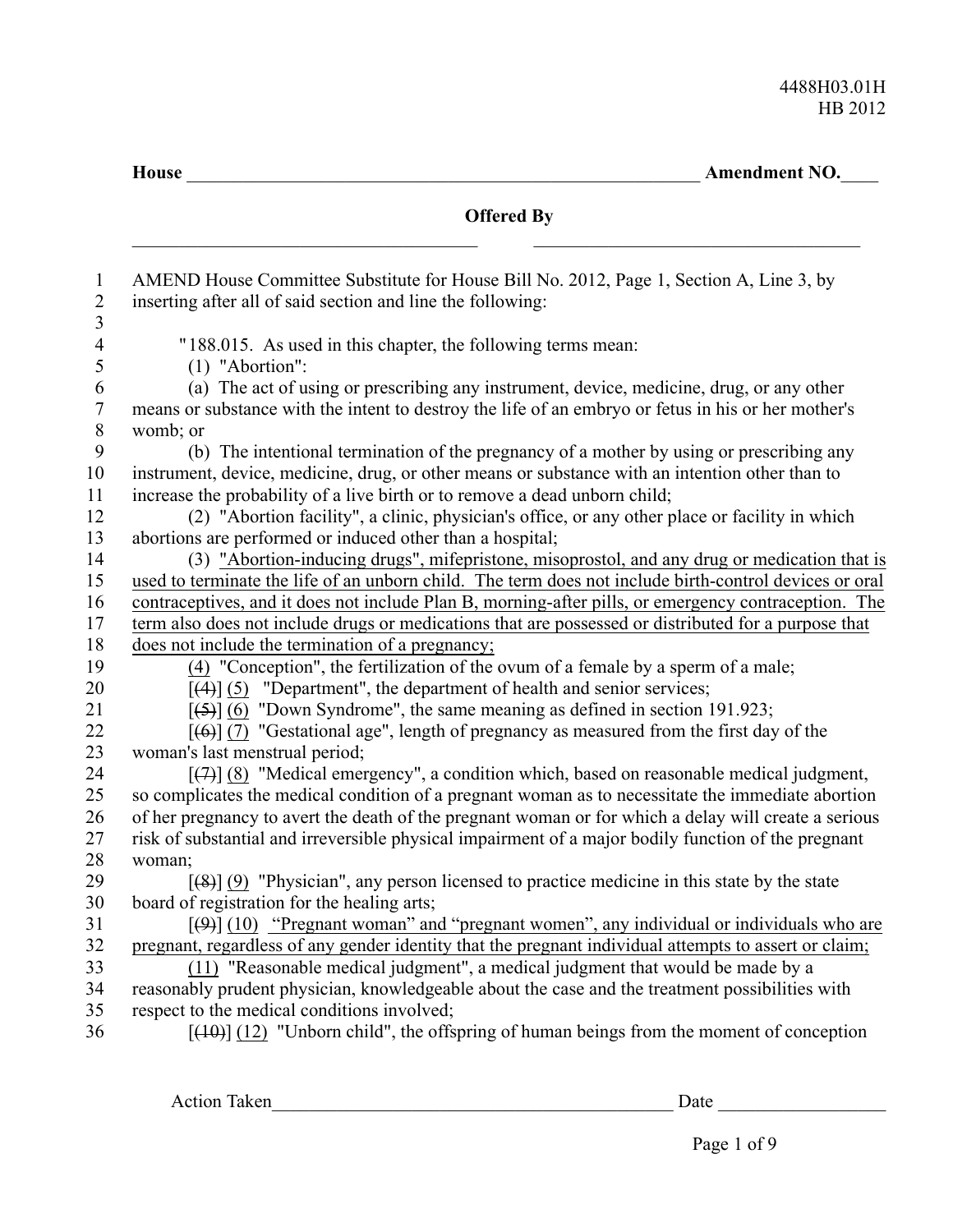| $\mathbf{1}$     | until birth and at every stage of its biological development, including the human conceptus, zygote,    |
|------------------|---------------------------------------------------------------------------------------------------------|
| $\overline{2}$   | morula, blastocyst, embryo, and fetus;                                                                  |
| 3                | $[$ (14+)] (13) "Viability" or "viable", that stage of fetal development when the life of the           |
| $\overline{4}$   | unborn child may be continued indefinitely outside the womb by natural or artificial life-supportive    |
| 5                | systems;                                                                                                |
| 6                | $[$ (42)] (14) "Viable pregnancy" or "viable intrauterine pregnancy", in the first trimester of         |
| $\boldsymbol{7}$ | pregnancy, an intrauterine pregnancy that can potentially result in a liveborn baby[-];                 |
| $8\,$            | (15) "Woman" and "women", any person or group of persons whose biological sex is                        |
| 9                | female, including any person with XX chromosomes and any person with a uterus, regardless of any        |
| 10               | gender identity that the person attempts to assert or claim."; and                                      |
| 11               |                                                                                                         |
| 12               | Further amend said bill, Page 3, Section 188.165, Line 10, by inserting after said section and line the |
| 13               | following:                                                                                              |
| 14               |                                                                                                         |
| 15               | "188.805. 1. It is the policy of the state of Missouri to protect its unborn citizens from              |
| 16               | individuals and organizations that aid or abet the killing of unborn children, and to protect the       |
| 17               | unborn from those who seek to kill or otherwise harm them, to the maximum extent permissible            |
| 18               | under the Constitution and federal law.                                                                 |
| 19               | 2. Except as provided by subsection 3 of this section, it shall be unlawful for any person to           |
| 20               | perform or induce, or to attempt to perform or induce, an abortion on a resident or citizen of          |
| 21               | Missouri, or to aid or abet, or attempt to aid or abet, an abortion performed or induced on a resident  |
| 22               | or citizen of Missouri, regardless of where the abortion is or will be performed. The prohibition in    |
| 23               | this subsection includes, but is not limited to:                                                        |
| 24               | (1) Offering or knowingly providing transportation to or from an abortion provider;                     |
| 25               | (2) Giving instructions over the telephone, the internet, or any other medium of                        |
| 26               | communication regarding self-administered abortion or means of obtaining elective abortions;            |
| 27               | (3) Hosting or maintaining a website, or providing internet service that allows Missouri                |
| 28               | residents to access any website, that encourages or facilitates efforts to obtain elective abortions;   |
| 29               | (4) Offering or providing money with the knowledge that it will be used to pay for, offset, or          |
| 30               | reimburse the costs of an abortion or the costs associated with procuring an abortion;                  |
| 31               | (5) Providing or arranging for insurance coverage of an abortion;                                       |
| 32               | (6) Offering or providing "abortion doula" services;                                                    |
| 33               | (7) Providing referrals to an abortion provider;                                                        |
| 34               | (8) Coercing or pressuring a pregnant woman to have an abortion; and                                    |
| 35               | (9) Engaging in any conduct that would make one an accomplice to abortion under sections                |
| 36               | 562.036 and 562.041.                                                                                    |
| 37               | 3. Subsection 2 of this section does not prohibit:                                                      |
| 38               | (1) Abortions performed or induced in response to a life-threatening physical condition                 |
| 39               | aggravated by, caused by, or arising from a pregnancy that, as certified by a physician, places the     |
| 40               | woman in danger of death or a serious risk of substantial impairment of a major bodily function         |
| 41               | unless an abortion is performed, or any conduct that aids or abets or attempts to aid or abet such      |
| 42               | abortions;                                                                                              |
| 43               | (2) Speech or conduct protected by the First Amendment of the United States Constitution,               |
| 44               | as made applicable to the states through the Supreme Court of the United States' interpretations of     |
| 45               | the Fourteenth Amendment of the United States Constitution, or by Article 1, Section 8 of the           |
| 46               | Missouri Constitution;                                                                                  |
| 47               | (3) Conduct that the state of Missouri is forbidden to regulate under federal law or the                |
| 48               | Constitution of the United States;                                                                      |
| 49               | (4) Conduct taken by a pregnant woman who aborts or seeks to abort her unborn child; or                 |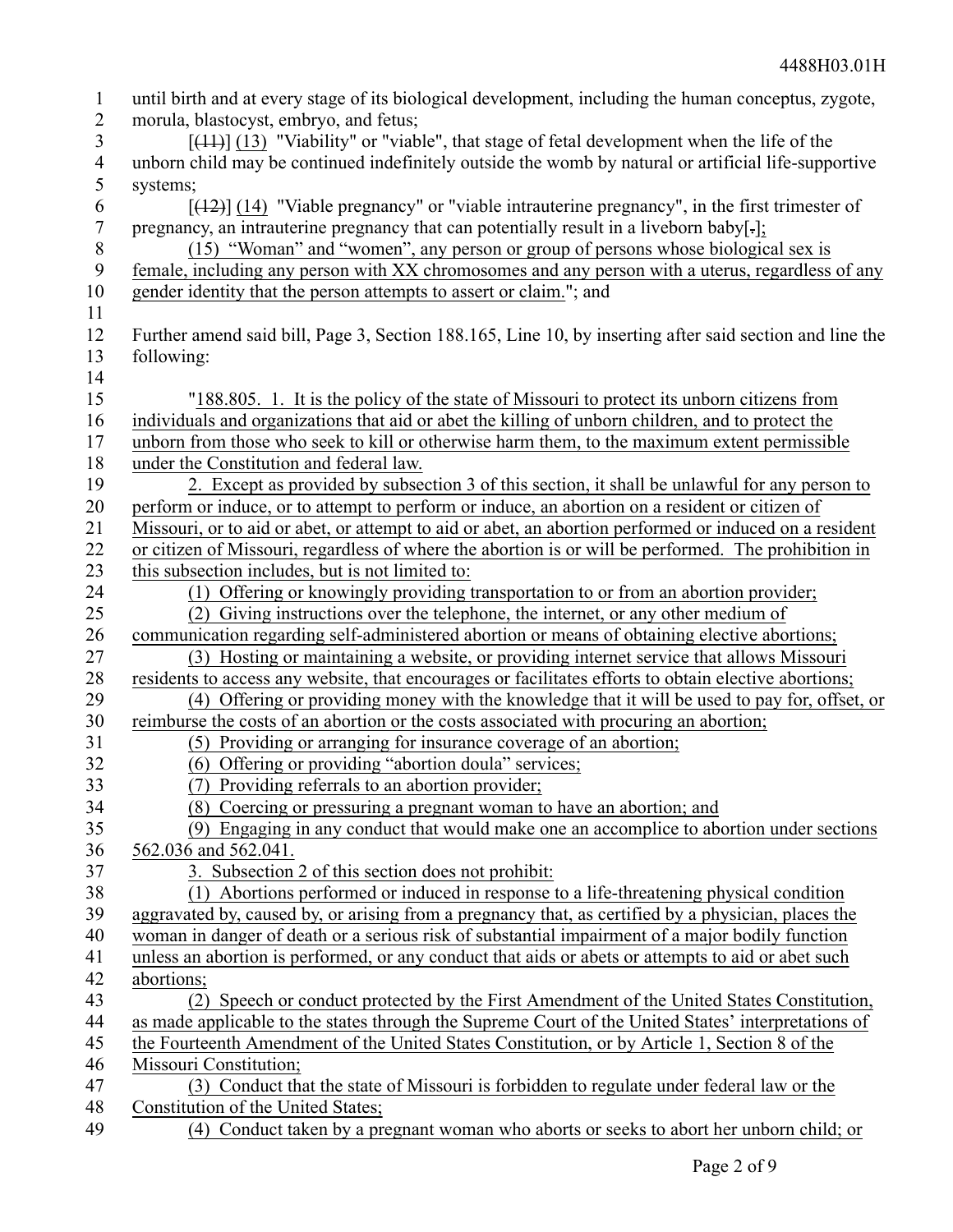|                | (5) Conduct taken at the behest of federal agencies, contractors, or employees that are                  |
|----------------|----------------------------------------------------------------------------------------------------------|
| 2              | carrying out duties under federal law, if a prohibition on that conduct would violate the doctrines of   |
| 3              | preemption or intergovernmental immunity.                                                                |
| $\overline{4}$ | 4. Notwithstanding any other law, the requirements of this section shall be enforced                     |
| 5              | exclusively through the private civil actions described in section 188.820. No direct or indirect        |
| 6              | enforcement of this section may be taken or threatened by the state, a political subdivision, a district |
| 7              | or county attorney, or any officer or employee of this state or a political subdivision against any      |
| $8\,$          | person or entity, by any means whatsoever, and no violation of this section may be used to justify or    |
| 9              | trigger the enforcement of any other law or any type of adverse consequence under any other law,         |
| 10             | except as provided in section 188.820.                                                                   |
|                |                                                                                                          |
| 11             |                                                                                                          |
| 12             | 188.810. 1. Abortion-inducing drugs are declared to be contraband in Missouri.                           |
| 13             | 2. Except as provided by subsection 3 of this section, it shall be unlawful for any person to:           |
| 14             | (1) Possess or distribute abortion-inducing drugs in Missouri;                                           |
| 15             | (2) Mail, transport, or deliver abortion-inducing drugs in any manner to any person or                   |
| 16             | location in Missouri;                                                                                    |
| 17             | (3) Provide information on how to obtain abortion-inducing drugs; or                                     |
| 18             | (4) Host or maintain a website, or provide internet service that allows Missouri residents to            |
| 19             | access any website, that encourages or facilitates efforts to obtain abortion-inducing drugs.            |
| 20             | 3. Subsection 2 of this section does not prohibit:                                                       |
| 21             | (1) Speech or conduct protected by the First Amendment of the United States Constitution,                |
| 22             | as made applicable to the states through the Supreme Court of the United States' interpretations of      |
| 23             | the Fourteenth Amendment of the United States Constitution, or by Article 1, Section 8 of the            |
| 24             | Missouri Constitution;                                                                                   |
| 25             | (2) Conduct that the state of Missouri is forbidden to regulate under federal law or the                 |
| 26             | Constitution of the United States;                                                                       |
| 27             | (3) Conduct taken by a pregnant woman who aborts or seeks to abort her unborn child;                     |
| 28             | (4) The possession or distribution of abortion-inducing drugs for a purpose that does not                |
| 29             | include termination of a pregnancy;                                                                      |
| 30             | (5) The possession of abortion-inducing drugs resulting from an effort to entrap individuals             |
| 31             | or entities that violate this section; or                                                                |
| 32             | (6) Conduct taken at the behest of federal agencies, contractors, or employees that are                  |
| 33             | carrying out duties under federal law, if a prohibition on that conduct would violate the doctrines of   |
| 34             | preemption or intergovernmental immunity.                                                                |
| 35             | 4. Notwithstanding any other law, the requirements of this section shall be enforced                     |
| 36             | exclusively through the private civil actions described in section 188.820. No direct or indirect        |
| 37             | enforcement of this section may be taken or threatened by the state, a political subdivision, a district |
| 38             | or county attorney, or any officer or employee of this state or a political subdivision against any      |
| 39             | person or entity, by any means whatsoever, and no violation of this section may be used to justify or    |
| 40             | trigger the enforcement of any other law or any type of adverse consequence under any other law,         |
| 41             | except as provided in section 188.820.                                                                   |
| 42             |                                                                                                          |
| 43             | 188.815. 1. Notwithstanding any other law, any person who manufactures, distributes,                     |
| 44             | transports, provides, or aids or abets the manufacture, distribution, transportation, or provision of    |
| 45             | abortion-inducing drugs, including any person who hosts or maintains a website or provides internet      |
| 46             | service that allows individuals to access any website that encourages or facilitates efforts to obtain   |
| 47             | abortion-inducing drugs, shall be strictly, absolutely, and jointly and severally liable for the         |
| 48             | wrongful death of any unborn child or pregnant woman who dies from the use of abortion-inducing          |
| 49             | drugs, and for any personal injuries suffered by any unborn child or pregnant woman from the use of      |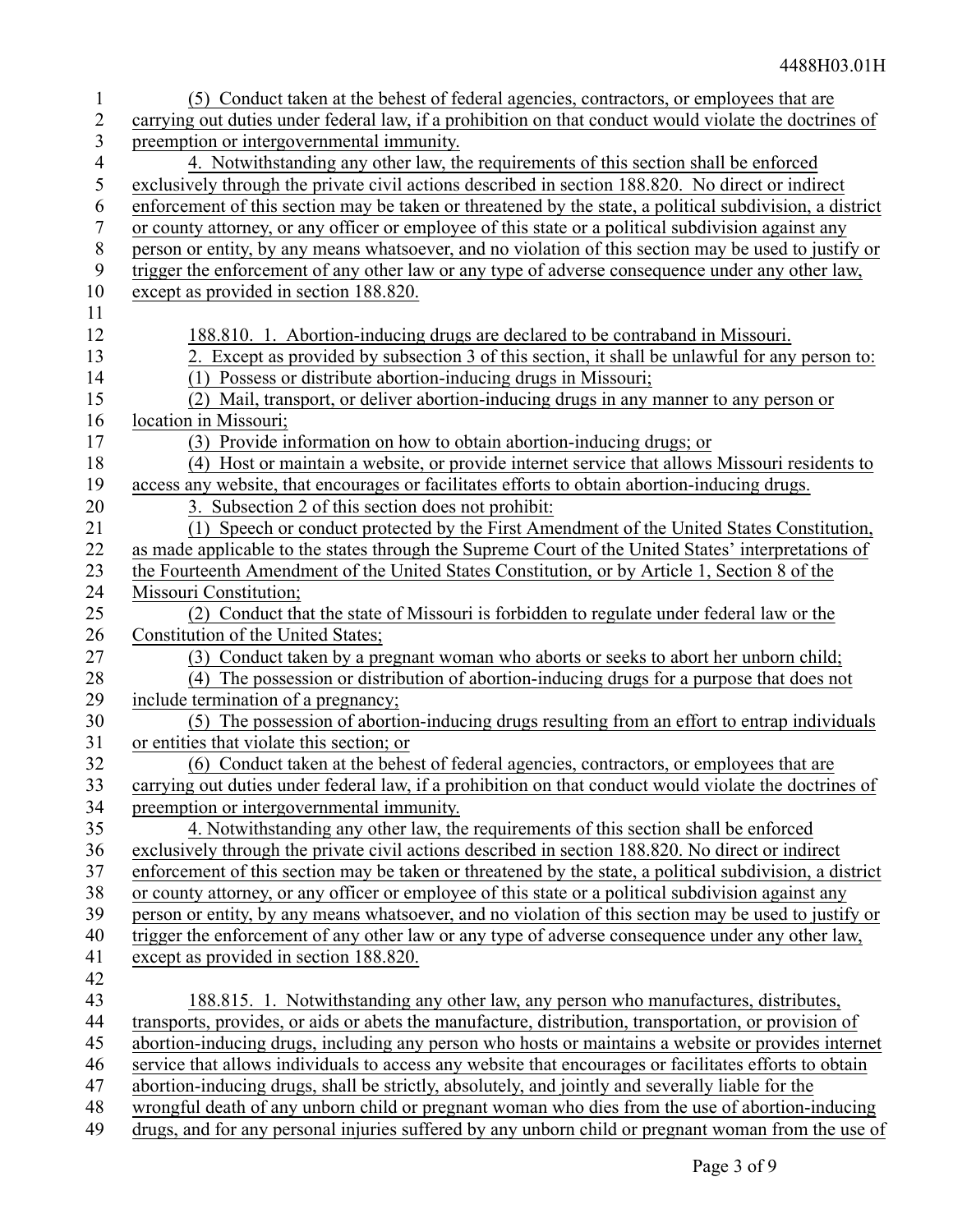| $\mathbf{1}$     | abortion-inducing drugs.                                                                               |
|------------------|--------------------------------------------------------------------------------------------------------|
| 2                | 2. It is an affirmative defense if a person sued under this section:                                   |
| 3                | (1) Was unaware that he or she was engaged in the conduct described in subsection 1 of this            |
| $\overline{4}$   | section; and                                                                                           |
| 5                | (2) Took every reasonable precaution to ensure that he or she would not manufacture,                   |
| 6                | distribute, transport, provide, or aid or abet the manufacture, distribution, transportation, or       |
| $\overline{7}$   | provision of abortion-inducing drugs.                                                                  |
| $8\,$            | 3. Notwithstanding any other law, if a plaintiff who brings suit under this section is unable          |
| $\boldsymbol{9}$ | to identify the specific manufacturer of the drug that caused the death or injury, liability shall be  |
| 10               | apportioned among all manufacturers of abortion-inducing drugs in proportion to each                   |
| 11               | manufacturer's share of the market for abortion-inducing drugs, in accordance with Sindell v. Abbott   |
| 12               | Laboratories, 607 P.2d 924 (Cal. 1980).                                                                |
| 13               | 4. Notwithstanding any other law, a person may bring an action under this section not later            |
| 14               | than six years after the date the cause of action accrues.                                             |
| 15               | 5. Notwithstanding any other law, the following are not defenses to an action brought under            |
| 16               | this section:                                                                                          |
| 17               | (1) Ignorance or mistake of law;                                                                       |
| 18               | (2) A defendant's belief that the requirements or provisions of this section are                       |
| 19               | unconstitutional or were unconstitutional;                                                             |
| 20               | (3) A defendant's reliance on any court decision that has been overruled on appeal or by a             |
| 21               | subsequent court, even if that court decision had not been overruled when the cause of action          |
| 22               | accrued;                                                                                               |
| 23               | (4) A defendant's reliance on any state or federal court decision that is not binding on the           |
| 24               | court in which the action has been brought;                                                            |
| 25               | (5) Non-mutual issue preclusion or non-mutual claim preclusion;                                        |
| 26               | (6) The consent of the unborn child's mother to the abortion;                                          |
| 27               | (7) Contributory or comparative negligence;                                                            |
| 28               | (8) Assumption of risk; and                                                                            |
| 29               | (9) Any claim that the enforcement of this section or the imposition of civil liability against        |
| 30               | the defendant will violate the constitutional rights of third parties, except as provided by section   |
| 31               | 188.830.                                                                                               |
| 32               | 6. Any waiver of the right to sue under this section shall be void as against public policy,           |
| 33               | and shall not be enforceable in any court.                                                             |
| 34               | 7. This section shall not be construed to impose liability on speech or conduct protected by           |
| 35               | the First Amendment of the United States Constitution, as made applicable to the states through the    |
| 36               | Supreme Court of the United States' interpretation of the Fourteenth Amendment of the United           |
| 37               | States Constitution, or by Article 1, Section 8 of the Missouri Constitution.                          |
| 38               | 8. Notwithstanding any other law, a civil action under this section shall not be brought:              |
| 39               | (1) Against the woman who used abortion-inducing drugs to abort or attempt to abort her                |
| 40               | unborn child;                                                                                          |
| 41               | (2) Against any person who acted at the behest of federal agencies, contractors, or                    |
| 42               | employees that are carrying out duties under federal law, if the imposition of liability would violate |
| 43               | the doctrines of preemption or intergovernmental immunity; or                                          |
| 44               | (3) By any person who impregnated the woman who used abortion-inducing drugs through                   |
| 45               | an act of rape, sexual assault, or incest.                                                             |
| 46               | 9. Notwithstanding any other law, including section 506.500, the courts of this state shall            |
| 47               | have personal jurisdiction over any defendant sued under this section to the maximum extent            |
| 48               | permitted by the Fourteenth Amendment to the United States Constitution.                               |
| 49               |                                                                                                        |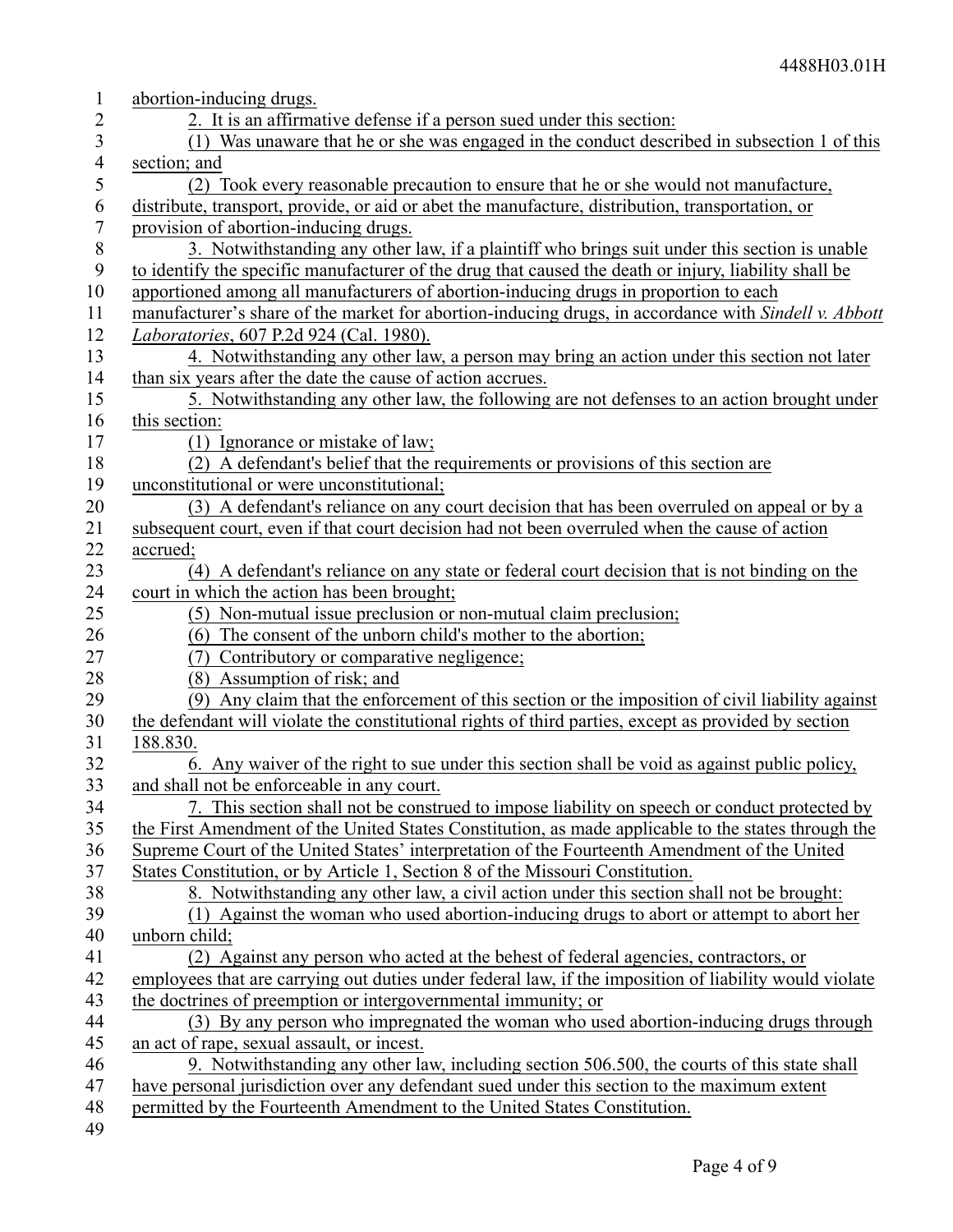| $\mathbf{1}$     | 188.820. 1. Any person, other than the state, its political subdivisions, or any officer or                          |
|------------------|----------------------------------------------------------------------------------------------------------------------|
| $\overline{2}$   | employee of a state or local governmental entity in this state, may bring a civil action against any                 |
| 3                | person or entity that:                                                                                               |
| 4                | (1) Violates any provision of sections 188.805 and 188.810; or                                                       |
| 5                | (2) Intends to violate any provision of sections 188.805 and 188.810.                                                |
| 6                | 2. If a claimant prevails in an action brought under this section, the court shall award:                            |
| $\boldsymbol{7}$ | Injunctive relief sufficient to prevent the defendant from violating sections 188.805 and<br>(1)                     |
| $8\,$            | 188.810;                                                                                                             |
| 9                | (2) Nominal and compensatory damages if the plaintiff has suffered injury or harm from the                           |
| 10               | defendant's conduct, including, but not limited to, loss of consortium and emotional distress;                       |
| 11               | (3) Statutory damages in an amount of not less than ten thousand dollars; and                                        |
| 12               | (4) Costs and attorney's fees.                                                                                       |
| 13               | 3. Notwithstanding subsection 2 of this section, a court shall not award relief under                                |
| 14               | subdivision $(3)$ or $(4)$ of subsection 2 of this section in response to a violation of subdivision 1 of            |
| 15               | subsection 1 of this section if the defendant demonstrates that the defendant previously paid or has                 |
| 16               | been ordered to pay the full amount of statutory damages under subdivision (3) of subsection 2 of                    |
| 17               | this section in a previous action for that particular violation of section 188.805 or 188.810.                       |
| 18               | 4. Notwithstanding any other law, a person may bring an action under this section not later                          |
| 19               | than six years after the date the cause of action accrues.                                                           |
| 20               | 5. Notwithstanding any other law, the following are not defenses to an action brought under                          |
| 21               | this section:                                                                                                        |
| 22<br>23         | (1) Ignorance or mistake of law;<br>(2) A defendant's belief that the requirements or provisions of this section are |
| 24               | unconstitutional or were unconstitutional;                                                                           |
| 25               | (3) A defendant's reliance on any court decision that has been overruled on appeal or by a                           |
| 26               | subsequent court, even if that court decision had not been overruled when the cause of action                        |
| 27               | accrued;                                                                                                             |
| $28\,$           | (4) A defendant's reliance on any state or federal court decision that is not binding on the                         |
| 29               | court in which the action has been brought;                                                                          |
| 30               | (5) Non-mutual issue preclusion or non-mutual claim preclusion;                                                      |
| 31               | (6) The consent of the unborn child's mother to the abortion;                                                        |
| 32               | (7) Contributory or comparative negligence;                                                                          |
| 33               | (8) Assumption of risk; or                                                                                           |
| 34               | (9) Any claim that the enforcement of this section or the imposition of civil liability against                      |
| 35               | the defendant will violate the constitutional rights of third parties, except as provided by section                 |
| 36               | 188.830.                                                                                                             |
| 37               | 6. It is an affirmative defense if a person sued under this section:                                                 |
| 38               | Was unaware that it was engaged in conduct described in Sections 188.805 and 188.810;<br>(1)                         |
| 39               | and                                                                                                                  |
| 40               | (2) Took every reasonable precaution to ensure that it would not violate sections 188.805                            |
| 41               | and 188.810.                                                                                                         |
| 42               | The defendant has the burden of proving an affirmative defense under this subsection by a                            |
| 43               | preponderance of the evidence.                                                                                       |
| 44               | 7. This section shall not be construed to impose liability on any speech or conduct protected                        |
| 45               | by the First Amendment of the United States Constitution, as made applicable to the states through                   |
| 46               | the United States Supreme Court's interpretation of the Fourteenth Amendment of the United States                    |
| 47               | Constitution, or by Article 1, Section 8 of the Missouri Constitution.                                               |
| 48               | 8. Notwithstanding any other law, neither the state, any of its political subdivisions, any                          |
| 49               | district or county attorney, nor any officer or employee of this state or a political subdivision shall:             |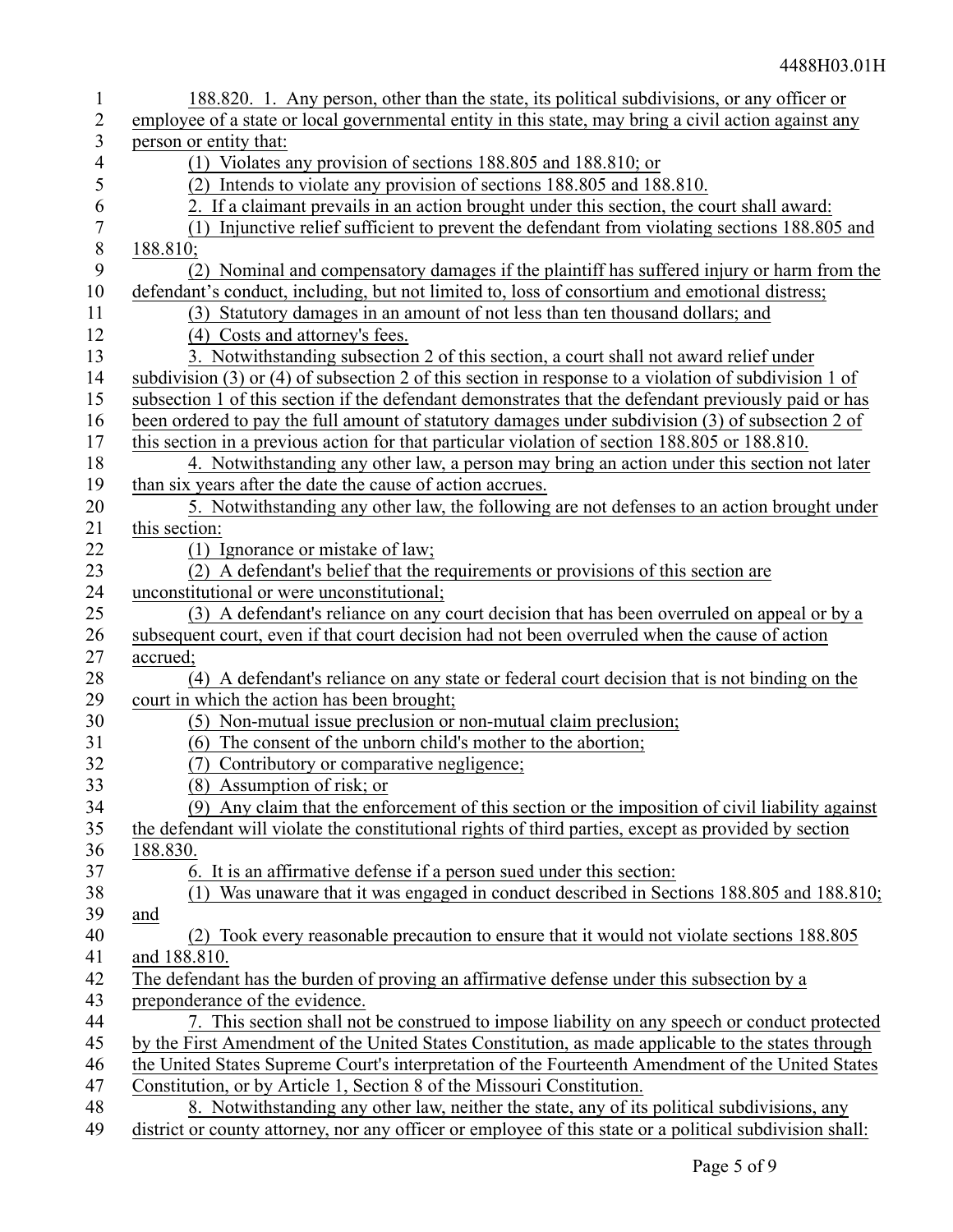| 1                        | (1) Act in concert or participation with anyone who brings suit under this section;                                                                                                             |
|--------------------------|-------------------------------------------------------------------------------------------------------------------------------------------------------------------------------------------------|
| $\overline{2}$           | (2) Establish or attempt to establish any type of agency or fiduciary relationship with a                                                                                                       |
| 3                        | plaintiff who brings suit under this section;                                                                                                                                                   |
| $\overline{\mathcal{A}}$ | (3) Make any attempt to control or influence a plaintiff's decision to bring suit under this                                                                                                    |
| 5                        | section or the plaintiff's conduct of the litigation; or                                                                                                                                        |
| 6                        | (4) Intervene in any action brought under this section.                                                                                                                                         |
| $\boldsymbol{7}$         |                                                                                                                                                                                                 |
| $\,8\,$                  | This subsection does not prohibit a person or entity described in this subsection from filing an                                                                                                |
| 9                        | amicus curiae brief in the action, so long as that person or entity does not act in concert or                                                                                                  |
| 10                       | participation with the plaintiff or plaintiffs who sue under this section or violate any provision of                                                                                           |
| 11                       | this subsection.                                                                                                                                                                                |
| 12                       | 9. Notwithstanding any other law, a court shall not award costs or attorney's fees to a litigant                                                                                                |
| 13                       | who is sued under this section.                                                                                                                                                                 |
| 14                       | 10. Notwithstanding any other law, a civil action under this section shall not be subject to                                                                                                    |
| 15                       | any provision in section 1.302.                                                                                                                                                                 |
| 16                       | 11. Notwithstanding any other law, a civil action under this section shall not be brought:                                                                                                      |
| 17                       | (1) Against a woman upon whom an abortion was performed or induced or attempted to be                                                                                                           |
| 18                       | performed or induced in violation of this chapter, or against a pregnant woman who intends or seeks                                                                                             |
| 19                       | to abort her unborn child in violation of this chapter;                                                                                                                                         |
| 20                       | (2) Against any person or entity that performs, aids or abets, or attempts to perform or aid or                                                                                                 |
| 21                       | abet an abortion at the behest of federal agencies, contractors, or employees that are carrying out                                                                                             |
| 22                       | duties under federal law, if a prohibition on such abortion would violate the doctrines of preemption                                                                                           |
| 23                       | or intergovernmental immunity;                                                                                                                                                                  |
| 24                       | (3) Against any common carrier that transports a pregnant woman to an abortion provider, if                                                                                                     |
| 25                       | the common carrier is unaware that the woman intends to abort her unborn child; or                                                                                                              |
| 26                       | (4) By any person who impregnated a woman seeking an abortion through an act of rape,                                                                                                           |
| 27                       | sexual assault, or incest.                                                                                                                                                                      |
| 28                       | 12. Notwithstanding any other law, including section 506.500, the courts of this state shall                                                                                                    |
| 29                       | have personal jurisdiction over any defendant sued under this section to the maximum extent                                                                                                     |
| 30                       | permitted by the Fourteenth Amendment to the United States Constitution.                                                                                                                        |
| 31<br>32                 |                                                                                                                                                                                                 |
|                          | 188.830. 1. A defendant against whom an action is brought under section 188.815 or<br>188.820 may assert an affirmative defense to liability under this section if:                             |
| 33                       |                                                                                                                                                                                                 |
| 34<br>35                 | (1) The defendant has standing to assert the rights of a woman or group of women seeking<br>an abortion under the tests for third-party standing established by the Supreme Court of the United |
|                          | States; and                                                                                                                                                                                     |
| 36<br>37                 | (2) The imposition of civil liability on the defendant will result in an undue burden on a                                                                                                      |
| 38                       | woman or group of women seeking an abortion.                                                                                                                                                    |
| 39                       |                                                                                                                                                                                                 |
| 40                       | The defendant has the burden of proving an affirmative defense under this section by a                                                                                                          |
| 41                       | preponderance of the evidence.                                                                                                                                                                  |
| 42                       | 2. The affirmative defense under subsection 1 of this section is not available if the Supreme                                                                                                   |
| 43                       | Court of the United States overrules Roe v. Wade, 410 U.S. 113 (1973) or Planned Parenthood v.                                                                                                  |
| 44                       | Casey, 505 U.S. 833 (1992), regardless of whether the conduct on which the cause of action is based                                                                                             |
| 45                       | under section 188.815 or section 188.820 occurred before the Supreme Court overruled either                                                                                                     |
| 46                       | decision.                                                                                                                                                                                       |
| 47                       | 3. Nothing in this section or chapter shall limit or preclude a defendant from asserting the                                                                                                    |
| 48                       | defendant's personal constitutional rights as a defense to liability under section 188.815 or 188.820,                                                                                          |
| 49                       | and a court shall not award relief under section 188.815 or section 188.820 if the conduct for which                                                                                            |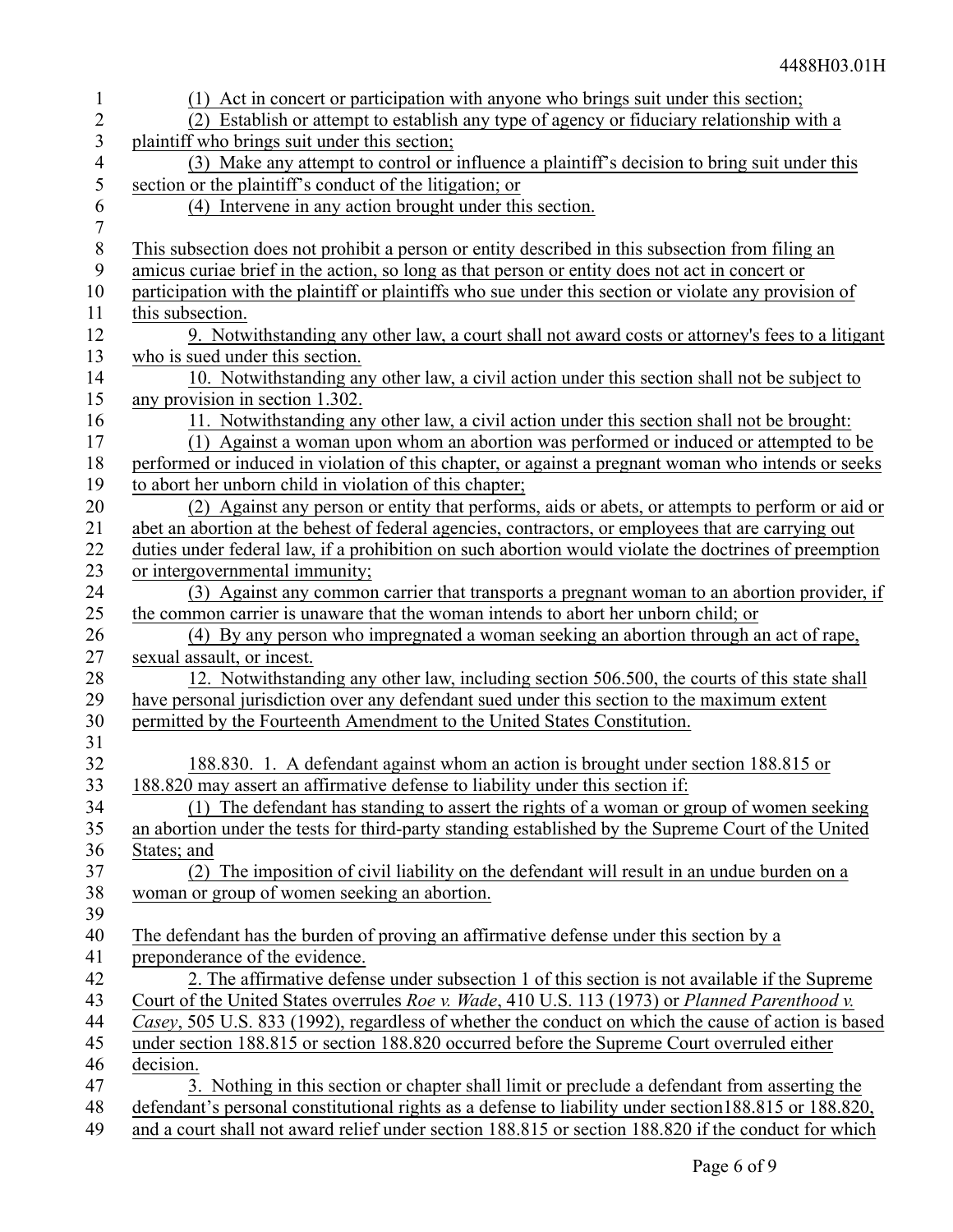| $\mathbf{1}$     | the defendant has been sued was an exercise of state or federal constitutional rights that personally     |
|------------------|-----------------------------------------------------------------------------------------------------------|
| $\overline{2}$   | belong to the defendant.                                                                                  |
| 3                | 4. Nothing in this section or chapter shall limit or preclude a defendant from asserting the              |
| $\overline{4}$   | unconstitutionality of any provision of this chapter or Missouri law as a defense to liability under      |
| 5                | section 188.815 or section 188.820.                                                                       |
| 6                |                                                                                                           |
| $\boldsymbol{7}$ | 188.835. 1. Notwithstanding any other law, including section 508.010, a civil action                      |
| $\, 8$           | brought under section 188.815 or section 188.820 shall be brought in:                                     |
| 9                | (1) The county in which all or a substantial part of the events or omissions giving rise to the           |
| 10               | claim occurred;                                                                                           |
| 11               | (2) The county of residence for any one of the natural person defendants at the time the                  |
| 12               | cause of action accrued;                                                                                  |
| 13               | (3) The county of the principal office in this state of any one of the defendants that is not a           |
| 14               | natural person; or                                                                                        |
| 15               | (4) The county of residence for the claimant if the claimant is a natural person residing in              |
| 16               | this state.                                                                                               |
| 17               | 2. If a civil action is brought under section 188.815 or section 188.820 in any one of the                |
| 18               | venues described in subsection 1 of this section, the action shall not be transferred to a different      |
| 19               | venue without the written consent of all parties.                                                         |
| 20               |                                                                                                           |
| 21               | 188.840. 1. Notwithstanding any other law, the state shall have sovereign immunity, each of               |
| 22               | its political subdivisions shall have governmental immunity, and each officer and employee of this        |
| 23               | state or a political subdivision shall have official immunity, as well as sovereign or governmental       |
| 24               | immunity, as applicable, in any action, claim, counterclaim, or any type of legal or equitable action     |
| 25               | that challenges the validity of any provision or application of this chapter, on constitutional grounds   |
| 26               | or otherwise, or that seeks to prevent or enjoin the state, its political subdivisions, or any officer or |
| 27               | employee of this state or a political subdivision from enforcing any provision or application of this     |
| 28               | chapter, unless such immunity has been abrogated or preempted by federal law in a manner                  |
| 29               | consistent with the Constitution of the United States.                                                    |
| 30               | 2. Notwithstanding any other law, no provision of state law shall be construed to waive or                |
| 31               | abrogate an immunity described in subsection 1 of this section unless it expressly waives or              |
| 32               | abrogates immunity with specific reference to this section.                                               |
| 33               | 3. Notwithstanding any other law, no attorney representing the state, its political                       |
| 34               | subdivisions, or any officer or employee of this state or a political subdivision is authorized or        |
| 35               | permitted to waive an immunity described in subsection 1 of this section or take any action that          |
| 36               | would result in a waiver of such immunity.                                                                |
| 37               | 4. Notwithstanding any other law, no court of this state shall have jurisdiction to consider              |
| 38               | any action, claim, or counterclaim that seeks declaratory or injunctive relief to prevent the state, its  |
| 39               | political subdivisions, any officer or employee of this state or a political subdivision, or any person   |
| 40               | from enforcing any provision or application of this chapter, or from filing a civil action under this     |
| 41               | chapter.                                                                                                  |
| 42               | 5. Nothing in this section or chapter shall be construed to prevent a litigant from asserting             |
| 43               | the invalidity or unconstitutionality of any provision or application of this chapter or Missouri law     |
| 44               | as a defense to any action, claim, or counterclaim brought against that litigant.                         |
| 45               |                                                                                                           |
| 46               | 188.850. 1. Mindful of <i>Leavitt v. Jane L.</i> , 518 U.S. 137 (1996), in which in the context of        |
| 47               | determining the severability of a state statute regulating abortion the Supreme Court of the United       |
| 48               | States held that an explicit statement of legislative intent is controlling, it is the intent of the      |
| 49               | legislature that every provision, section, subsection, sentence, clause, phrase, or word in this chapter, |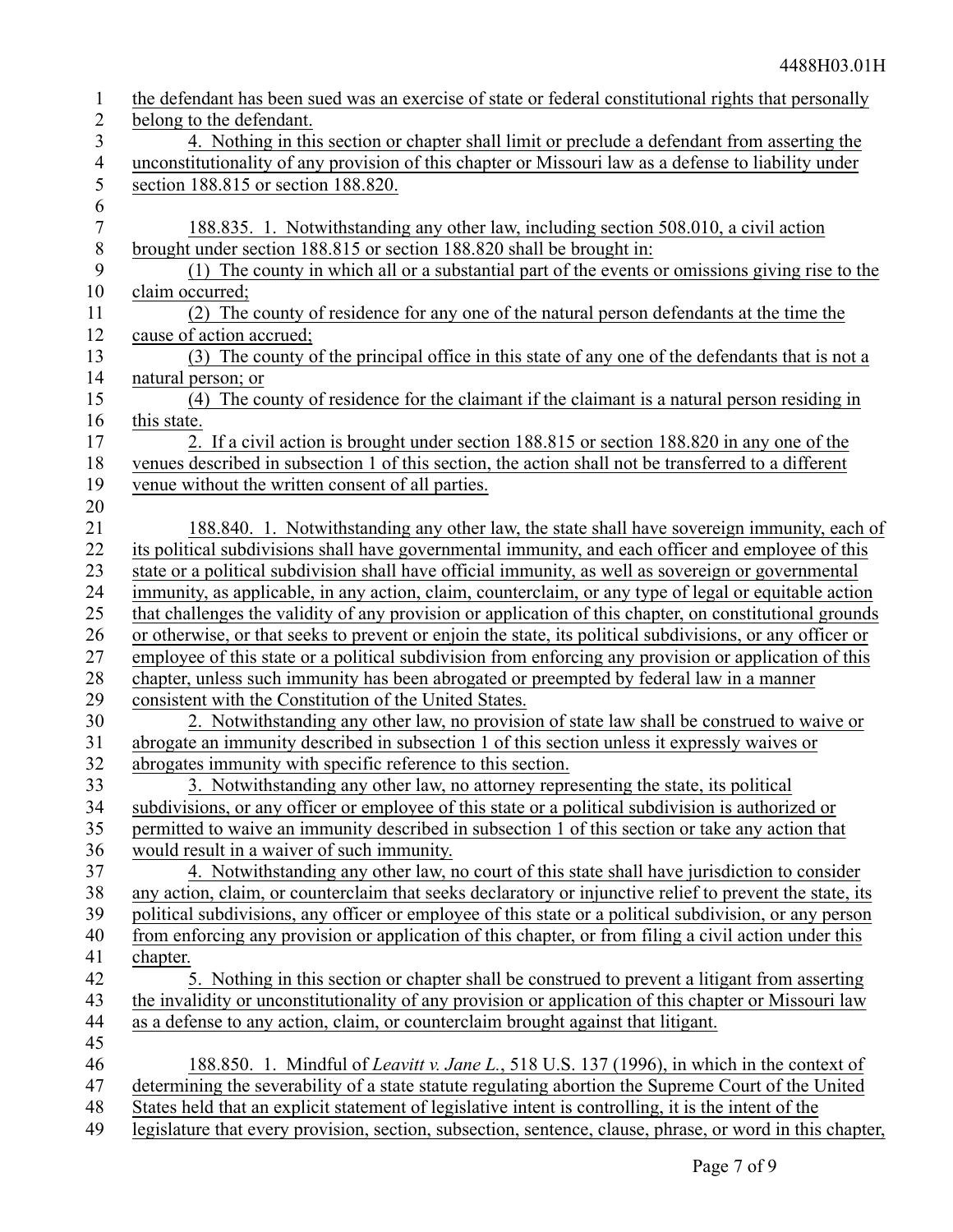| $\mathbf{1}$   | and every application of the provisions in this chapter to every person, group of persons, or                                                                                                                   |
|----------------|-----------------------------------------------------------------------------------------------------------------------------------------------------------------------------------------------------------------|
| $\overline{2}$ | circumstances, are severable from each other.                                                                                                                                                                   |
| 3              | 2. If any application of any provision in this chapter to any person, group of persons, or                                                                                                                      |
| $\overline{4}$ | circumstances is found by a court to be invalid, preeempted, unconstitutional, or to impose an undue                                                                                                            |
| 5              | burden on any woman or group of women seeking an abortion, then the remaining applications of                                                                                                                   |
| 6              | such provision to all other persons and circumstances shall be severed and preserved and shall                                                                                                                  |
| 7              | remain in effect. All constitutionally valid applications of the provisions in this chapter, and every                                                                                                          |
| $\, 8$         | application of those provisions that can be enforced without imposing an undue burden on women                                                                                                                  |
| 9              | seeking abortions, shall be severed from any applications that a court finds to be invalid,                                                                                                                     |
| 10             | preeempted, unconstitutional, or to impose an undue burden on women seeking abortions, and the                                                                                                                  |
| 11             | valid applications shall remain in force, because it is the legislature's intent and priority that every                                                                                                        |
| 12             | valid application be allowed to stand alone. Even if a reviewing court finds a provision of this                                                                                                                |
| 13             | chapter to impose an undue burden in a large or substantial fraction of relevant cases, the                                                                                                                     |
| 14             | applications that do not present an undue burden shall be severed from the remaining applications                                                                                                               |
| 15             | and shall remain in force, and shall be treated as if the legislature had enacted a statute limited to the                                                                                                      |
| 16             | persons, group of persons, or circumstances for which the statute's application does not impose an                                                                                                              |
| 17             | undue burden.                                                                                                                                                                                                   |
| 18             | 3. The legislature further declares that it would have enacted this chapter, and each                                                                                                                           |
| 19             | provision, section, subsection, sentence, clause, phrase, word, and all constitutional applications of                                                                                                          |
| 20             | the provisions of this chapter, irrespective of the fact that any provision, section, subsection,                                                                                                               |
| 21             | sentence, clause, phrase, or word, or applications of this chapter were to be declared invalid,                                                                                                                 |
| 22             | preeempted, unconstitutional, or to impose an undue burden.                                                                                                                                                     |
| 23             | 4. If any provision of this chapter is found by any court to be unconstitutionally vague, then                                                                                                                  |
| 24             | the applications of that provision that do not present constitutional vagueness problems shall be                                                                                                               |
| 25             | severed and remain in force, consistent with the severability requirements of subsections 1, 2, and 3                                                                                                           |
| 26             | of this section.                                                                                                                                                                                                |
| 27             | 5. No court may decline to enforce the severability requirements of subsections 1, 2, 3, and                                                                                                                    |
| 28             | 4 of this section on the ground that severance would rewrite the statute or involve the court in                                                                                                                |
| 29             | legislative or lawmaking activity. A court that declines to enforce or enjoins a state official from                                                                                                            |
| 30             | enforcing a statutory provision does not rewrite a statute, as the statute continues to contain the same                                                                                                        |
| 31             | words as before the court's decision. A judicial injunction or declaration of unconstitutionality:                                                                                                              |
| 32             | (1) Is nothing more than an edict prohibiting enforcement that may subsequently be vacated                                                                                                                      |
| 33             | by a later court if that court has a different understanding of the requirements of the Missouri                                                                                                                |
| 34             | <b>Constitution or United States Constitution;</b>                                                                                                                                                              |
| 35             | (2) Is not a formal amendment of the language in a statute; and                                                                                                                                                 |
| 36<br>37       | (3) No more rewrites a statute than a decision by the executive not to enforce a duly enacted                                                                                                                   |
|                | statute in a limited and defined set of circumstances.                                                                                                                                                          |
| 38<br>39       | 6. If any state or federal court disregards the severability requirements of subsections $1, 2, 3$ ,<br>4, or 5 of this section, and declares or finds any provision of this chapter facially unconstitutional, |
| 40             | when there are discrete applications of that provision can be enforced against a person, group of                                                                                                               |
| 41             | persons, or circumstances without violating federal law, the federal or state constitutions, or                                                                                                                 |
| 42             | imposing an undue burden on women seeking abortions, then that provision shall be interpreted, as a                                                                                                             |
| 43             | matter of state law, as if the legislature had enacted a provision limited to the persons, group of                                                                                                             |
| 44             | persons, or circumstances for which the provision's application will not violate federal law, the                                                                                                               |
| 45             | federal or state constitutions, or impose an undue burden on women seeking abortions, and every                                                                                                                 |
| 46             | court shall adopt this saving construction of that provision until the court ruling that pronounced the                                                                                                         |
| 47             | provision facially unconstitutional is vacated or overruled."; and                                                                                                                                              |
| 48             |                                                                                                                                                                                                                 |
|                |                                                                                                                                                                                                                 |

Further amend said bill by amending the title, enacting clause, and intersectional references 49